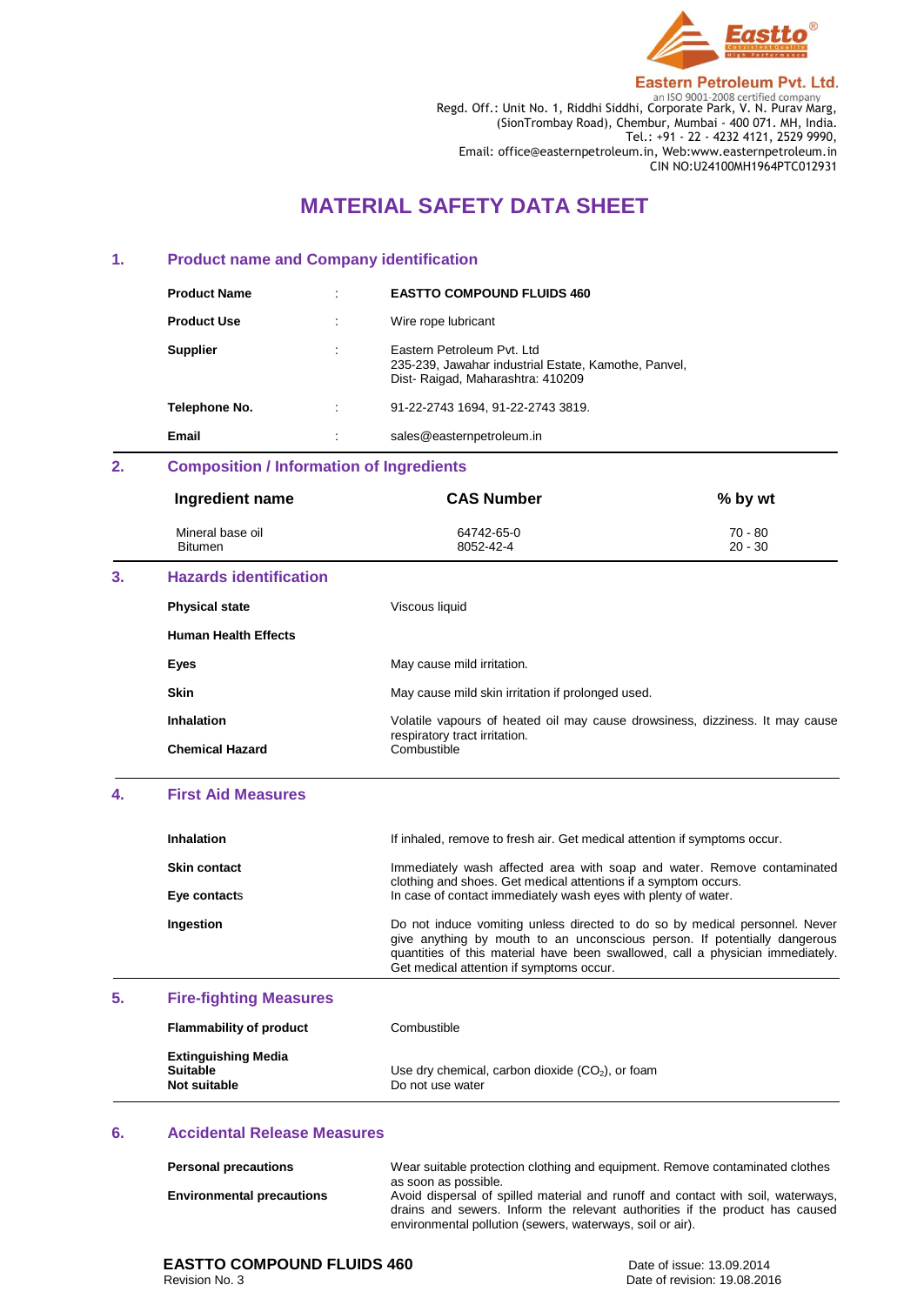

### **Eastern Petroleum Pvt. Ltd.**

|                                   | an ISO 9001-2008 certified company                                                                                                                                             |
|-----------------------------------|--------------------------------------------------------------------------------------------------------------------------------------------------------------------------------|
|                                   | Regd. Off.: Unit No. 1, Riddhi Siddhi, Corporate Park, V. N. Purav Marg,                                                                                                       |
|                                   | (SionTrombay Road), Chembur, Mumbai - 400 071, MH, India.                                                                                                                      |
|                                   | Tel.: +91 - 22 - 4232 4121, 2529 9990,                                                                                                                                         |
|                                   | Email: office@easternpetroleum.in, Web:www.easternpetroleum.in                                                                                                                 |
|                                   | CIN NO:U24100MH1964PTC012931                                                                                                                                                   |
| Clean up method- small spillage   | Absorb material with sand or earth, sweep up and remove to a suitable, clearly<br>marked container for disposal in accordance with local regulation.                           |
| Clean up methods – large spillage | Prevent from spreading by making a barrier with sand, earth or other<br>containment material. Reclaim material directly or in an absorbent. Dispose of as<br>for small spills. |
|                                   |                                                                                                                                                                                |

#### **7. Handling and Storage**

Handling **Handling Handle in accordance with good industrial hygiene and safety practices. If** handled at elevated temperatures or with high speed mechanical equipment, vapors or mists might be released and require a well ventilated workplace. Storage Storage Store at ambient temperature or with lowest necessary heating as required for ease of handling.

#### **8. Exposure Controls / Personal Protection**

| <b>Control parameters</b>                                                                                                         | Use under well ventilated areas                                                                                                                                                                                                                                                                  |
|-----------------------------------------------------------------------------------------------------------------------------------|--------------------------------------------------------------------------------------------------------------------------------------------------------------------------------------------------------------------------------------------------------------------------------------------------|
| Personal protection equipment                                                                                                     |                                                                                                                                                                                                                                                                                                  |
| <b>Respiratory protection</b><br><b>Hand protection</b><br>Eye protection<br>Skin and body protection<br><b>Hygienic measures</b> | Avoid inhalation use suitable mask with filter if necessary.<br>Wear oil-resistant protective gloves if there is a risk of skin contact.<br>For eyes protection wear safety goggles.<br>Use protective cloths and gloves.<br>Act in accordance with good industrial Hygiene and safety practice. |

### **9. Physical and Chemical Properties**

| <b>CHARCTERISTICS</b>                 | <b>EASTTO COMPOUND FLUIDS 460</b> |
|---------------------------------------|-----------------------------------|
| Physical state                        | Viscous liquid                    |
| Odour                                 | Mild                              |
| Colour                                | <b>Black</b>                      |
| Sp. Gravity $@$ 30 $^{\circ}$ C gm/ml | 0.89                              |
| Kinematic viscosity @ 100 °C, cst     | 460                               |
| Solubility in water                   | Insoluble                         |
| рH                                    | N.A                               |
| Flash point $\overline{C}$            | 220                               |

#### **10. Stability and Reactivity**

| <b>Reactivity and stability</b>  | Stable at normal conditions and decompose at higher temperature.              |
|----------------------------------|-------------------------------------------------------------------------------|
| <b>Conditions to avoid</b>       | Excessive heating and highly oxidizing agents                                 |
| Hazardous decomposition products | Upon Combustion, $CO2$ , CO and oxides of Sulphur and Nitrogen are generated. |
| Hazardous polymerization         | Under normal conditions of storage and use, polymerization will not occur.    |

#### **11. Toxicological Information**

| Potential chronic health effects |  |
|----------------------------------|--|
| Carcinogenicity                  |  |

No known significant effects or critical hazards.

#### **12. Ecological Information**

**Environment effect:** 

Will not have chronic effect on aquatic environment

### **13. Disposal considerations**

**Waste disposal procedure:**

Place contaminated materials in a disposable container and dispose of in accordance with Local, State environmental regulations and contact local environment and health authorities to get the permission for waste disposal.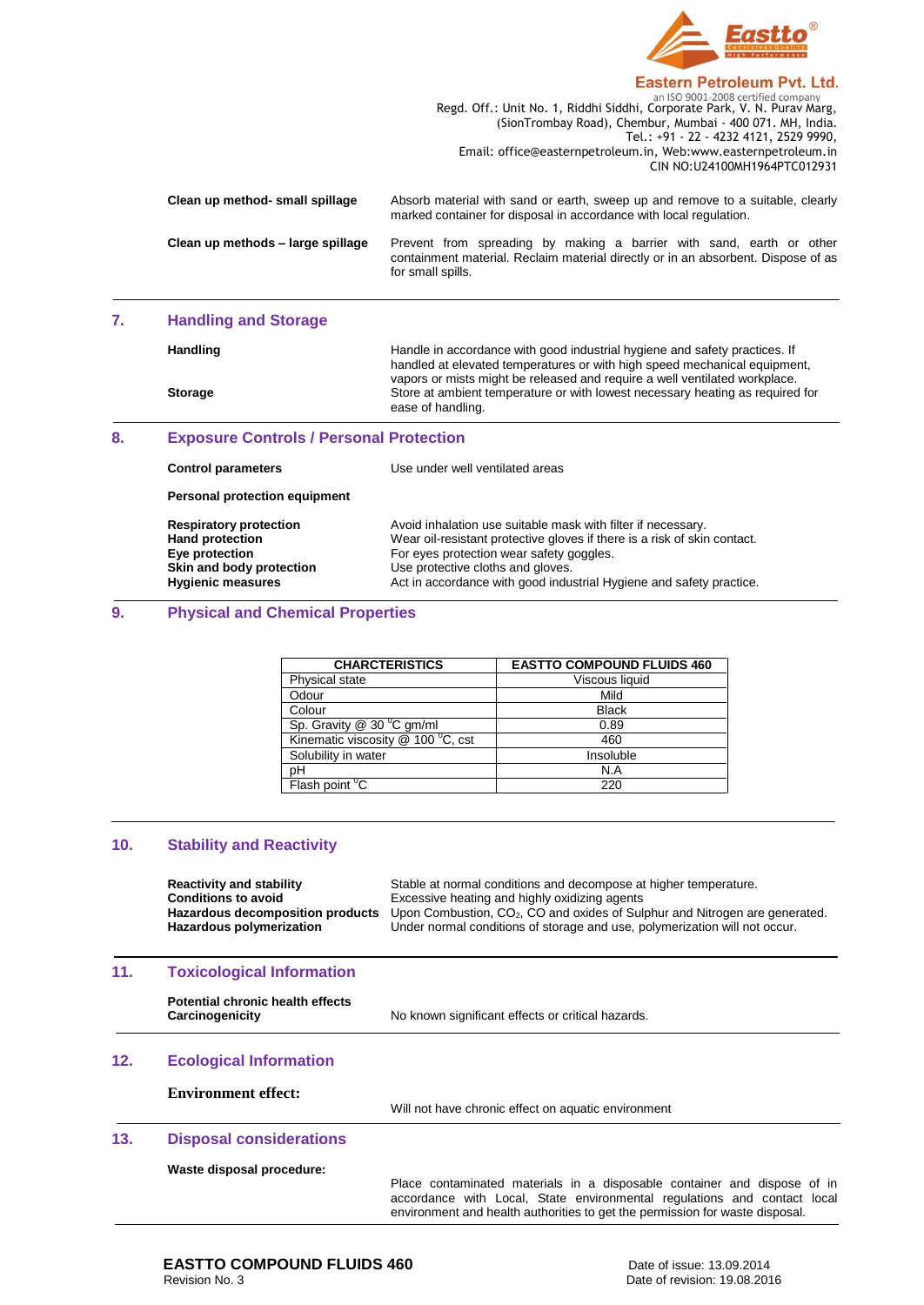

Regd. Off.: Unit No. 1, Riddhi Siddhi, Corporate Park, V. N. Purav Marg, (SionTrombay Road), Chembur, Mumbai - 400 071. MH, India. Tel.: +91 - 22 - 4232 4121, 2529 9990, Email: office@easternpetroleum.in, Web:www.easternpetroleum.in CIN NO:U24100MH1964PTC012931

| 14. | <b>Transport Information</b>  | Not classified as hazardous for transport (DOT, TDG, IMO/IMDG, IATA/ICAO)                                                                                                                                                                                                                                                                                                                                                                                                                                                                                                 |
|-----|-------------------------------|---------------------------------------------------------------------------------------------------------------------------------------------------------------------------------------------------------------------------------------------------------------------------------------------------------------------------------------------------------------------------------------------------------------------------------------------------------------------------------------------------------------------------------------------------------------------------|
| 15. | <b>Regulatory Information</b> | Not classified as hazardous                                                                                                                                                                                                                                                                                                                                                                                                                                                                                                                                               |
| 16. | <b>Other Information</b>      | The information provided in this Safety Data Sheet is correct to the best of our<br>knowledge, information, and belief at the date of its publication. The information<br>given is designed as a quide for safe handling, use, processing, storage,<br>transportation, disposal and release and is not to be considered as a warranty or<br>quality specification. The information relates only to the specific material<br>designated and may not be valid for such material in combination with any other<br>materials or in any process, unless specified in the text. |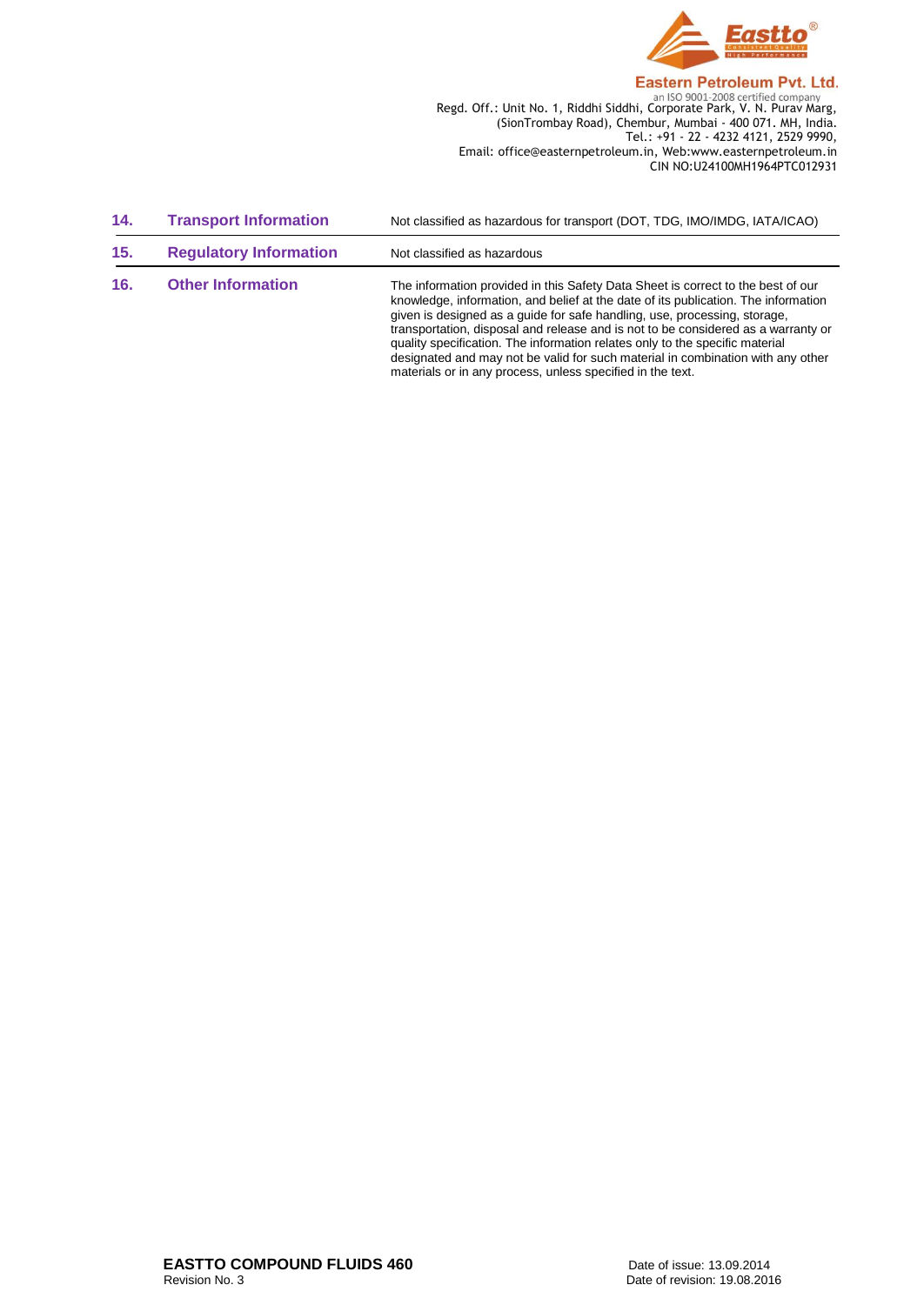

**Eastern Petroleum Pvt. Ltd.** 

Regd. Off.: Unit No. 1, Riddhi Siddhi, Corporate Park, V. N. Purav Marg, (SionTrombay Road), Chembur, Mumbai - 400 071. MH, India. Tel.: +91 - 22 - 4232 4121, 2529 9990, Email: office@easternpetroleum.in, Web:www.easternpetroleum.in CIN NO:U24100MH1964PTC012931

# **MATERIAL SAFETY DATA SHEET**

#### **1. Product name and Company identification**

| <b>Product Name</b> | $\bullet$ | <b>EASTTO COMPOUND FLUIDS 1000</b>                                                                                      |
|---------------------|-----------|-------------------------------------------------------------------------------------------------------------------------|
| <b>Product Use</b>  |           | Industrial Neat oil                                                                                                     |
| <b>Supplier</b>     | ٠         | Eastern Petroleum Pyt. Ltd.<br>235-239, Jawahar industrial Estate, Kamothe, Panvel,<br>Dist-Raigad, Maharashtra: 410209 |
| Telephone No.       | ÷         | 91-22-2743 1694, 91-22-2743 3819.                                                                                       |
| Email               | $\bullet$ | sales@easternpetroleum.in                                                                                               |

# **2. Composition / Information of Ingredients**

| Ingredient name                    | <b>CAS Number</b>       | $%$ by wt            |
|------------------------------------|-------------------------|----------------------|
| Mineral base oil<br><b>Bitumen</b> | 64742-65-0<br>8052-42-4 | 70 - 80<br>$30 - 40$ |
|                                    |                         |                      |

## **3. Hazards identification**

| <b>Physical state</b>       | Viscous liquid                                                                                                               |
|-----------------------------|------------------------------------------------------------------------------------------------------------------------------|
| <b>Human Health Effects</b> |                                                                                                                              |
| Eyes                        | May cause mild irritation.                                                                                                   |
| <b>Skin</b>                 | May cause mild skin irritation if prolonged used.                                                                            |
| <b>Inhalation</b>           | Volatile vapours of heated oil may cause drowsiness, dizziness. It may cause<br>respiratory tract irritation.<br>Combustible |
| <b>Chemical Hazard</b>      |                                                                                                                              |
|                             |                                                                                                                              |

#### **4. First Aid Measures**

| <b>Inhalation</b>                   | If inhaled, remove to fresh air. Get medical attention if symptoms occur.                                                                                                                                                                                                              |
|-------------------------------------|----------------------------------------------------------------------------------------------------------------------------------------------------------------------------------------------------------------------------------------------------------------------------------------|
| <b>Skin contact</b><br>Eye contacts | Immediately wash affected area with soap and water. Remove contaminated<br>clothing and shoes. Get medical attentions if a symptom occurs.                                                                                                                                             |
|                                     | In case of contact immediately wash eyes with plenty of water.                                                                                                                                                                                                                         |
| Ingestion                           | Do not induce vomiting unless directed to do so by medical personnel. Never<br>give anything by mouth to an unconscious person. If potentially dangerous<br>quantities of this material have been swallowed, call a physician immediately.<br>Get medical attention if symptoms occur. |

#### **5. Fire-fighting Measures**

| <b>Flammability of product</b>                                | Combustible                                                            |
|---------------------------------------------------------------|------------------------------------------------------------------------|
| <b>Extinguishing Media</b><br><b>Suitable</b><br>Not suitable | Use dry chemical, carbon dioxide $(CO2)$ , or foam<br>Do not use water |

#### **6. Accidental Release Measures**

| <b>Personal precautions</b>      | Wear suitable protection clothing and equipment. Remove contaminated clothes<br>as soon as possible.                                                             |
|----------------------------------|------------------------------------------------------------------------------------------------------------------------------------------------------------------|
| <b>Environmental precautions</b> | Avoid dispersal of spilled material and runoff and contact with soil, waterways,<br>drains and sewers. Inform the relevant authorities if the product has caused |
|                                  | environmental pollution (sewers, waterways, soil or air).                                                                                                        |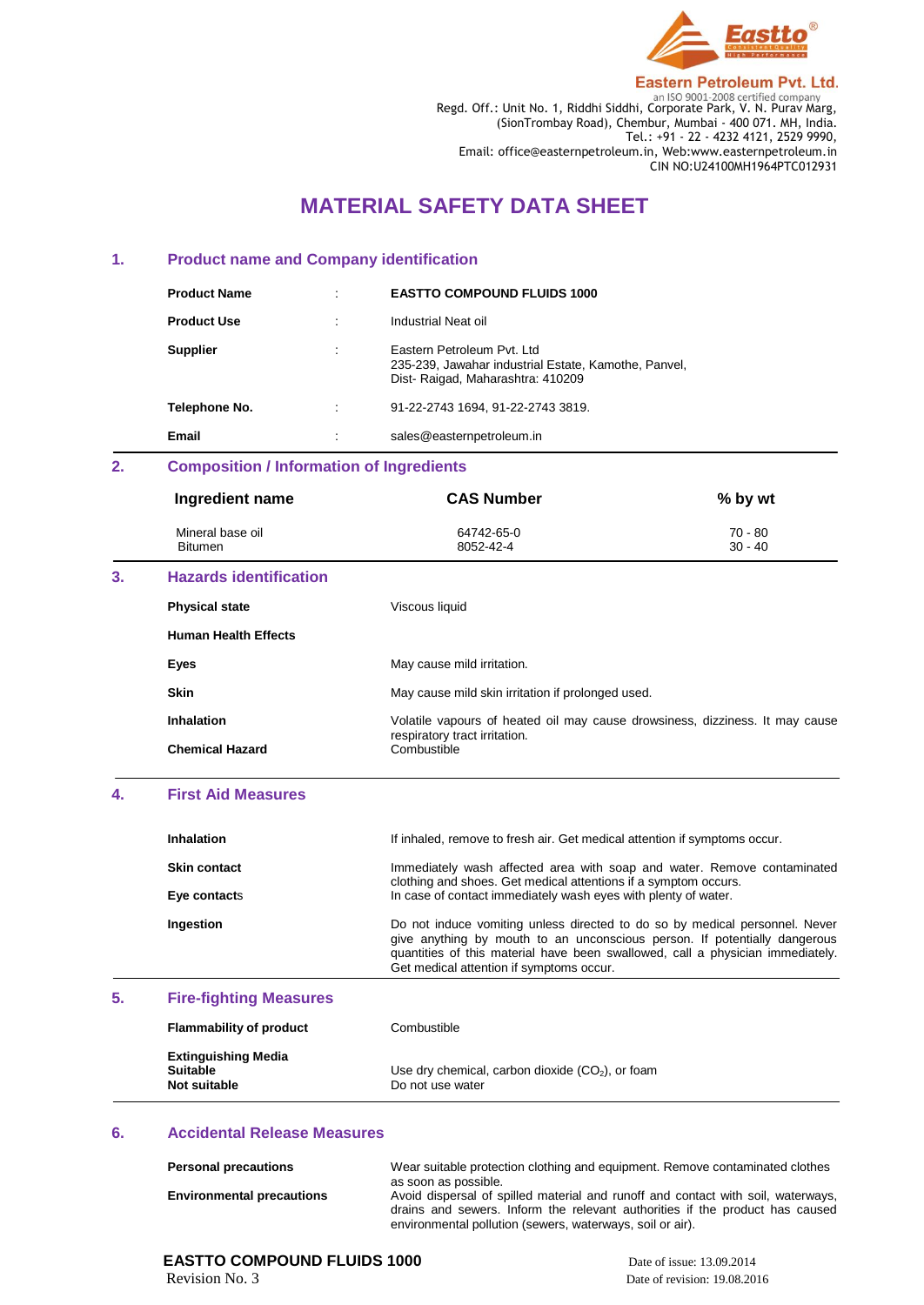

#### **Eastern Petroleum Pvt. Ltd.**

|                                   | an ISO 9001-2008 certified company                                                                                                                                             |
|-----------------------------------|--------------------------------------------------------------------------------------------------------------------------------------------------------------------------------|
|                                   | Regd. Off.: Unit No. 1, Riddhi Siddhi, Corporate Park, V. N. Purav Marg,                                                                                                       |
|                                   | (SionTrombay Road), Chembur, Mumbai - 400 071. MH, India.                                                                                                                      |
|                                   | Tel.: +91 - 22 - 4232 4121, 2529 9990,                                                                                                                                         |
|                                   | Email: office@easternpetroleum.in, Web:www.easternpetroleum.in                                                                                                                 |
|                                   | CIN NO:U24100MH1964PTC012931                                                                                                                                                   |
| Clean up method- small spillage   | Absorb material with sand or earth, sweep up and remove to a suitable, clearly<br>marked container for disposal in accordance with local regulation.                           |
| Clean up methods – large spillage | Prevent from spreading by making a barrier with sand, earth or other<br>containment material. Reclaim material directly or in an absorbent. Dispose of as<br>for small spills. |
|                                   |                                                                                                                                                                                |

#### **7. Handling and Storage**

Handling **Handling Handle in accordance with good industrial hygiene and safety practices. If** handled at elevated temperatures or with high speed mechanical equipment, vapors or mists might be released and require a well ventilated workplace. **Storage** Store at ambient temperature or with lowest necessary heating as required for ease of handling.

#### **8. Exposure Controls / Personal Protection**

| <b>Control parameters</b>                                                                                                         | Use under well ventilated areas                                                                                                                                                                                                                                                                  |
|-----------------------------------------------------------------------------------------------------------------------------------|--------------------------------------------------------------------------------------------------------------------------------------------------------------------------------------------------------------------------------------------------------------------------------------------------|
| Personal protection equipment                                                                                                     |                                                                                                                                                                                                                                                                                                  |
| <b>Respiratory protection</b><br><b>Hand protection</b><br>Eye protection<br>Skin and body protection<br><b>Hygienic measures</b> | Avoid inhalation use suitable mask with filter if necessary.<br>Wear oil-resistant protective gloves if there is a risk of skin contact.<br>For eyes protection wear safety goggles.<br>Use protective cloths and gloves.<br>Act in accordance with good industrial Hygiene and safety practice. |

#### **9. Physical and Chemical Properties**

| <b>CHARCTERISTICS</b>                 | <b>EASTTO COMPOUND FLUIDS 1000</b> |
|---------------------------------------|------------------------------------|
| Physical state                        | Viscous liquid                     |
| Odour                                 | Mild                               |
| Colour                                | <b>Black</b>                       |
| Sp. Gravity $@$ 30 $^{\circ}$ C gm/ml | 0.89                               |
| Kinematic viscosity @ 100 °C, cst     | 1000                               |
| Solubility in water                   | Insoluble                          |
| рH                                    | N.A                                |
| Flash point $\overline{C}$            | 220                                |

#### **10. Stability and Reactivity**

| <b>Reactivity and stability</b>  | Stable at normal conditions and decompose at higher temperature.              |
|----------------------------------|-------------------------------------------------------------------------------|
| <b>Conditions to avoid</b>       | Excessive heating and highly oxidizing agents                                 |
| Hazardous decomposition products | Upon Combustion, $CO2$ , CO and oxides of Sulphur and Nitrogen are generated. |
| Hazardous polymerization         | Under normal conditions of storage and use, polymerization will not occur.    |

#### **11. Toxicological Information**

| <b>Potential chronic health effects</b> |  |  |
|-----------------------------------------|--|--|
| Carcinogenicity                         |  |  |

No known significant effects or critical hazards.

#### **12. Ecological Information**

**Environment effect:** 

Will not have chronic effect on aquatic environment

### **13. Disposal considerations**

**Waste disposal procedure:**

Place contaminated materials in a disposable container and dispose of in accordance with Local, State environmental regulations and contact local environment and health authorities to get the permission for waste disposal.